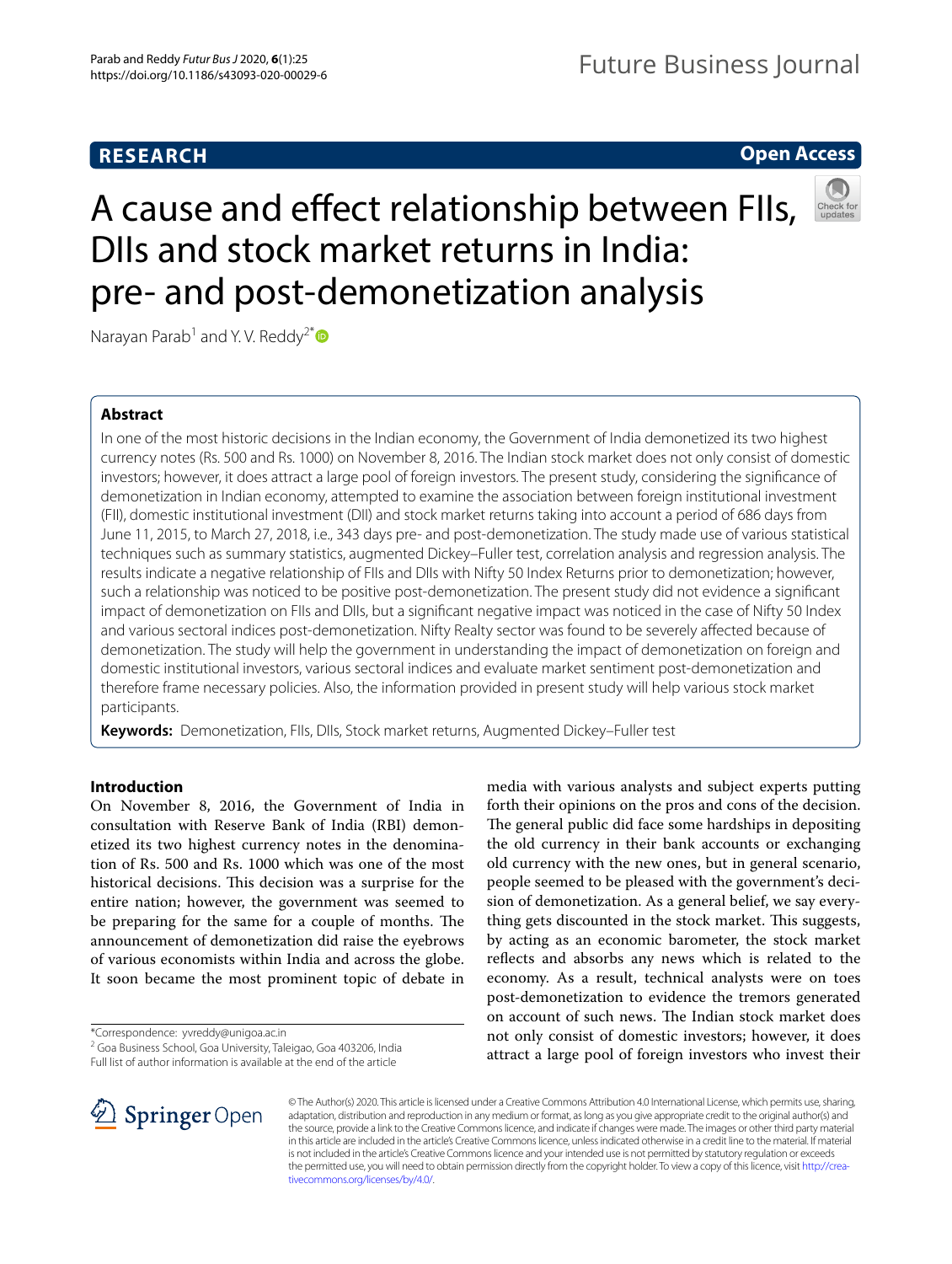corpus and hope for the best returns. The foreign investors also analyze all events which occur in the country where they have invested their corpus. Such events happening in the economy are in fact the main reasons for the entry and withdrawal of foreign investors. A favourable news will attract foreign institutional investors in the country and subsequent withdrawal if the news is negative. We fnd Bhanu Murthy and Singh [[3\]](#page-9-0) conducting a study whereby the researchers attempted to fnd out whether foreign institutional investors really drive the Indian stock market. The researchers evaluated the role of foreign institutional investors, domestic institutional investors and mutual funds in the Indian stock market. The results clearly indicated the influence of FIIs and DIIs on the Indian stock market and mutual funds were found to be passive players. In a similar study, Mehla and Goyal [[9\]](#page-9-1) examined the long-term and short-term causal relationships between FIIs and the Indian stock market. The study found a long-term relationship between the said variables and the existence of unidirectional causality from FIIs to stock returns. Also, share prices were found to be infuenced by the innovations in FIIs to a very large extent which signifes the information dissemination role of FIIs in the Indian stock market. More insight into the existing literature highlighting the relationship between foreign institutional investment, domestic institutional investment and stock market returns is discussed further. The present study aims to evaluate the relationship between foreign institutional investment, domestic institutional investment and stock market returns pre- and post-demonetization and also to examine the impact of demonetization on foreign institutional investment, domestic institutional investment and stock market returns.

## **Literature review**

Siddiqui and Azad [\[13](#page-9-2)] analyzed the relationship between market indices and FIIs in the Indian context for the period 2000 to 2010. The results revealed a signifcant impact of FIIs on stock returns with respect to the Auto Index, Metal Index and IT Index. A mild signifcant impact was noticed in the case of SENSEX, BSE 500, BSE 100, BSE Capital Index, BSE Consumer Durables Index and PSU Index. However, the study evidenced an insignifcant impact in the case of BANKEX, Realty Index, FMCG Index, Oil and Gas Index and Power Index. Loomba [[8\]](#page-9-3) investigated the dynamics of FIIs trading behavior and its impact on the Indian stock market. The researcher considered daily data on FIIs and SENSEX for a period of 10 years, i.e.,  $2001-2011$ . The results provided evidence of a positive association between the Indian stock market and FII activity. Lakshman et al. [\[7](#page-9-4)] conducted a study to identify the market-wide herding

presence in the Indian stock market and the impact of FIIs on such herding. The researcher indicated that herding exists in the Indian stock market, but its impact is not very severe. Further, results revealed that FII fows do not signifcantly infuence the herding behavior. An interesting fnding from the study also suggested that mutual funds signifcantly increase the tendency of herding. Patel [[12\]](#page-9-5) analyzed the impact of FIIs on Indian stock market returns using monthly data for the period 1993– 2012. The researcher applied various econometric techniques such as Johansen co-integration test, augmented Dickey–Fuller test, Granger causality test and vector error correction model (VECM). The study witnessed a positive association between FII and stock returns. The results also revealed the existence of the causation efect between FII and stock returns to be bidirectional.

Syamala et al. [[15\]](#page-9-6) evaluated the relation between stock liquidity and institutional ownership using the data relating to Indian firms for the period 2001–2012. The two liquidity measures, HL-Spread and Amihud illiquidity, were estimated. The researchers found a negative relationship between stock liquidity and institutional ownership and it is driven by Bank Ownership and Foreign Institutional Investors. The study also noticed a positive relationship between stock liquidity and retail ownership and thus concludes that liquid stocks are mostly held by the FIIs. Joo and Mir [[6\]](#page-9-7), using time series data of 15 years, i.e., 1999–2013 on SENSEX, Nifty and FIIs, conducted a study to examine the impact of FIIs on stock market volatility. The researchers used the augmented Dickey–Fuller test to check for stationarity and the GARCH model to evaluate volatility. The study noticed a signifcant relationship between the volatility of the stock market and FIIs. Also, the infuence of FIIs on volatility of SENSEX and Nifty was witnessed. Also, Waqas et al. [[17\]](#page-9-8) examined the association between foreign portfolio investment (FPI) and macroeconomic factors using 12 years of monthly data pertaining to India, China, Sri Lanka and Pakistan. The researchers used GARCH  $(1,1)$ model to measure the volatility in FPI. The results provided evidence of a signifcant association between FPI and macroeconomic factors. The study also concluded that the focus of foreign portfolio investors is on a stable macroeconomic environment of a particular country. Srinivasan and Kalaivani [[14\]](#page-9-9) in their study explored the determinants of FIIs in India using the ARDL (autoregressive distributed lag) approach for the period 2004– 2011. The results showed that, in the short run as well as in the long run, a signifcant negative impact of exchange rates on FIIs can be noticed. For Indian equity stock market returns, a negative impact on FIIs was found in the short run and a signifcant positive impact in the long run. However, for US equity stock market returns, a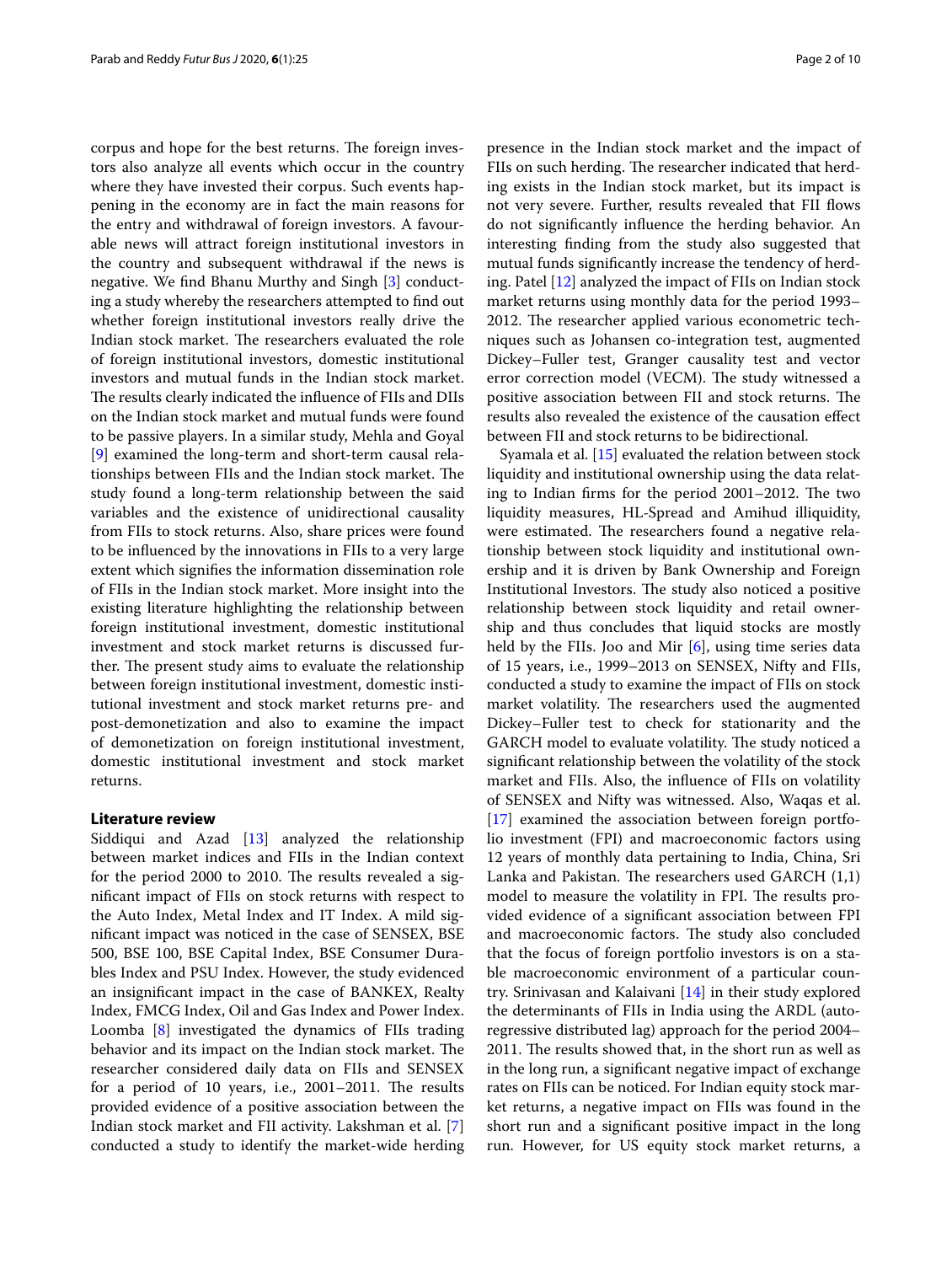positive impact on FIIs was noticed both in the short run and in the long run, but such infuence was insignifcant in the short run. This suggested that when the risk associated with the US stock market is high, the FIIs tend to invest more in the Indian stock market. Naik and Padhi [[10\]](#page-9-10) examined the interaction of the volatility of stock returns and institutional investment flows. The researchers used vector auto-regressive model to consider FIIs as well as net investment of mutual funds. The findings of the study revealed the evidence of FIIs and mutual funds infuencing the volatility of the stock market. Such an impact was found to be positive with mutual funds and negative with FIIs. Also, the researchers found interrelation of FIIs and mutual funds and evidenced bidirectional causality from FIIs to stock market volatility.

Dhingra et al. [[5\]](#page-9-11) investigated the interactions of FII with the stock returns and volatility of the market using dynamic and static models. The evidence of FIIs destabilizing the markets was found using vector autoregression. Arora [[2\]](#page-9-12) studied the trading behavior and relationship of FIIs and DIIs with stock returns. The results showed that opposite trading patterns are followed by DIIs and FIIs. The study also indicated that DIIs act as negative feedback traders and FIIs as positive feedback traders. The researchers found weak evidence of a negative association between future stock returns and FII investment. Vardhan and Sinha [\[16](#page-9-13)] examined the infuence of FIIs on the Indian stock market and how it is integrated with the US stock market. The researchers employed vector auto-regression (VAR) models to prove the results. The results revealed that inflows and outflows of FII are influenced by the domestic stock market. The study did not notice any efect of the exchange rate on FII inflows, but outflows are affected by its change. Also, the study did not witness any signifcant infuence of the US stock market on FII infows; however, marginal infuence on FII outflows was noticed.

Agarwal [\[1](#page-9-14)] attempted to fnd out how FIIs augment fnancial development and the extent to which FII investment and real investment are considered close in the primary market. The study was conducted for the period 2006–2011. The study found the predictive ability of GDP to be more dominant as compared to FII investments in the primary market. Pandey [[11](#page-9-15)] conducted a study to examine the patterns of FII investments and their relationship with the Indian stock market. The results revealed that the SENSEX movement is infuenced by the FIIS to a great extent. The study also evidenced a positive relationship between the SENSEX movement and foreign institutional investment. Zou et al. [[18\]](#page-9-16) investigated the characteristics and preferences of foreign institutional and domestic institutional holdings in China. The researchers considered data for the period 2003–2014.

The findings of the study indicate that domestic institutional investors have stock-picking skills better than foreign institutional investors. Also as compared to the previous period, the frms with institutional holdings perform superior in the following period. Chen et al. [\[4](#page-9-17)] evaluated the infuence of index risk-neutral skewness on stock returns and examined whether this infuence will difer with sentiments of various institutional investors. The researchers used index futures returns as proxy to the stock market returns. The results revealed a signifcant negative efect of index risk-neutral skewness on index future returns and such an efect varies with sentiments of various institutional investors.

## **Research gap**

The scrutiny of the existing literature reveals that a considerable amount of research has been done examining the association between foreign institutional investment, domestic institutional investment and stock market returns. Also, we noticed sector-wise analysis evidenced from the Bombay Stock Exchange. The present study is one of its kinds which will examine the relationship between foreign institutional investment, domestic institutional investment and stock returns pre- and postdemonetization in India. The study will reveal as to what extent foreign institutional investment and domestic institutional investment activities have been infuenced by the demonetization decision of the government. That is, the study will investigate the impact of demonetization on FIIs, DIIs and stock market returns. The present study will also perform sector-wise analysis taking evidence from National Stock Exchange.

## **Objectives of the study**

The present study attempts to answer the following research questions:

- Did the relationship between foreign institutional investment, domestic institutional investment and stock market returns changed after demonetization?
- What is the impact of demonetization on foreign institutional investment, domestic institutional investment and stock market returns?

Considering the above research questions, the following objectives were framed:

- (a) To evaluate the relationship between foreign institutional investment, domestic institutional investment and stock market returns pre- and postdemonetization.
- (b) To examine the impact of demonetization on foreign institutional investment, domestic institutional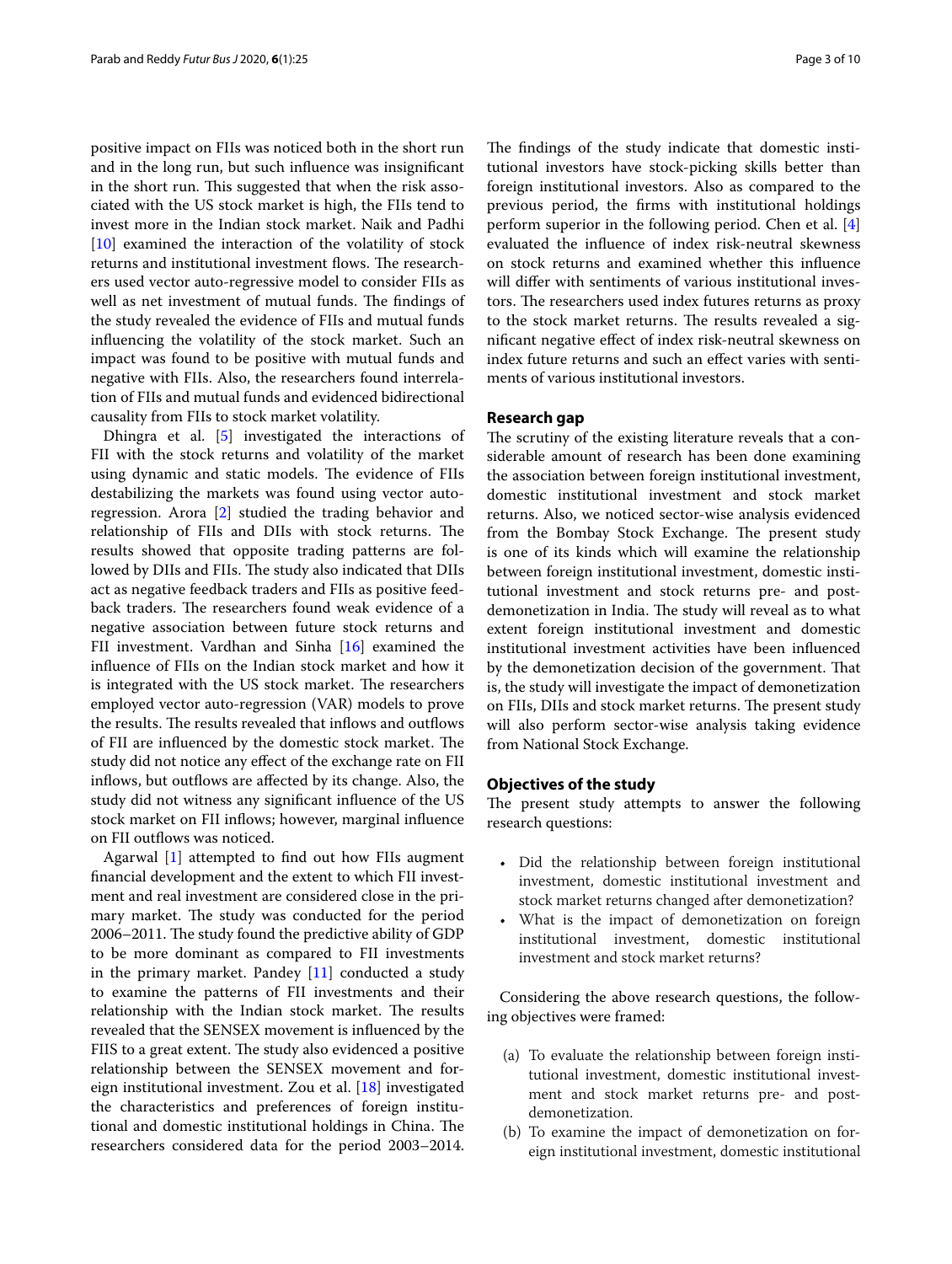investment and stock market returns pre- and postdemonetization.

## **Methods**

The present study considers the demonetization on November 8, 2016, by the Government of India as a signifcant event in the history of the Indian economy. Hence, the required analyses have been performed considering pre- and post-data of such an event. The main motive behind conducting this study is to examine the relationship of foreign institutional investments (FIIs) and domestic institutional investments (DIIs) with the stock market returns. For the purpose of analyses, the foreign institutional investments (FIIs) are represented by FII Gross Purchase and FII Gross Sales. The domestic institutional investments (DIIs) are represented as DII Gross Purchase and DII Gross Sales. Moreover, Nifty 50 Index Returns and sector-wise index returns are used as a proxy to stock market returns. The sectoral indices considered for analyses include Nifty Auto Index, Nifty FMCG Index, Nifty Financial Services Index, Nifty IT Index, Nifty Metal Index, Nifty Media Index, Nifty Pharma Index, Nifty Private Bank Index, Nifty PSU Bank Index and Nifty Realty Index.

The stock returns have been computed using the following formula:

Stock Returns = Ln  $(P_0/P_1)$ 

where  $P_0$  is the current period price and  $P_1$  is the price of the previous period. The returns are converted into log-normal form to maintain the normality of data. The variables of FII and DII are also computed as growth for better analyses. The study considers a period of 686 days, i.e., from June 11, 2015, to March 27, 2018, considering the demonetization date as November 8, 2016. This implies 343 days pre- and 343 days post-demonetization. The data pertaining to FII and DII have been extracted from the official website of the Securities Exchange Board of India (SEBI) and moneycontrol.com. The closing prices of various indices have been obtained from the official website of the National Stock Exchange. The study made use of various statistical techniques such as summary statistics, correlation analysis and regression analysis. Also, the entire data were tested for stationarity, serial correlation and heteroscedasticity using the augmented Dickey–Fuller (ADF) test, Breusch–Godfrey Serial Correlation LM Test and Breusch–Pagan–Godfrey Heteroscedasticity Test, respectively.

The impact of demonetization on FIIs, DIIs and stock market returns was evaluated using regression analysis. For this purpose, study involved creation of dummy variables. Following were the sets of equations framed

(Eqs.  $1-15$ ) for the purpose of such analyses where FIIs, DIIs and stock market returns have been assigned as endogenous variables and their dummies as regressors:

<span id="page-3-0"></span>

| FII Gross Purchase $= \alpha_1$                                                  |      |
|----------------------------------------------------------------------------------|------|
| + $\beta_1$ Dummy FII Gross Purchase + $\varepsilon_1$                           | (1)  |
|                                                                                  |      |
| FII Gross Sales = $\alpha_2 + \beta_2$ Dummy FII Gross Sales + $\varepsilon_2$   |      |
|                                                                                  | (2)  |
| DII Gross Purchase = $\alpha_3$                                                  |      |
| + $\beta_3$ Dummy DII Gross Purchase + $\varepsilon_3$                           |      |
|                                                                                  | (3)  |
| DII Gross Sales = $\alpha_4 + \beta_4$ Dummy DII Gross Sales + $\varepsilon_4$   |      |
|                                                                                  | (4)  |
|                                                                                  |      |
| Nifty 50 Index Returns = $\alpha_5$                                              |      |
| $+ \beta_5$ Dummy Nifty 50 Index Returns + $\varepsilon_5$                       | (5)  |
|                                                                                  |      |
| Nifty Auto Index Returns = $\alpha_6$                                            |      |
| + $\beta_6$ Dummy Nifty Auto Index Returns + $\varepsilon_6$                     |      |
|                                                                                  | (6)  |
| Nifty Financial Services Index Returns = $\alpha_7 + \beta_7$                    |      |
| Dummy Nifty Financial Services Index Returns + $\varepsilon_7$                   |      |
|                                                                                  | (7)  |
| Nifty FMCG Index Returns = $\alpha_8$                                            |      |
| $+ \beta_8$ Dummy Nifty FMCG Index Returns + $\varepsilon_8$                     |      |
|                                                                                  | (8)  |
|                                                                                  |      |
| Nifty IT Index Returns = $\alpha$ <sup>9</sup>                                   |      |
| $+ \beta$ <sub>9</sub> Dummy Nifty IT Index Returns + $\varepsilon$ <sub>9</sub> | (9)  |
|                                                                                  |      |
| Nifty Media Index Returns = $\alpha_{10}$                                        |      |
| + $\beta_{10}$ Dummy Nifty Media Index Returns + $\varepsilon_{10}$              |      |
|                                                                                  | (10) |
| Nifty Metal Index Returns = $\alpha_{11}$                                        |      |
| $+\beta_{11}$ Dummy Nifty Metal Index Returns + $\varepsilon_{11}$               |      |
|                                                                                  | (11) |
| Nifty Pharma Index Returns = $\alpha_{12}$                                       |      |
| $+\beta_{12}$ Dummy Nifty Pharma Index Returns + $\varepsilon_{12}$              |      |
|                                                                                  | (12) |
| Nifty PSU Bank Index Returns = $\alpha_{13}$                                     |      |
| + $\beta_{13}$ Dummy Nifty PSU Bank Index Returns + $\varepsilon_{13}$           |      |
|                                                                                  | (13) |
|                                                                                  |      |
| Nifty Private Bank Index Returns = $\alpha_{14}$                                 |      |
| + $\beta_{14}$ Dummy Nifty Private Bank Index Returns + $\varepsilon_{14}$       |      |
|                                                                                  | (14) |
| Nifty Realty Index Returns = $\alpha_{15}$                                       |      |
| $+\beta_{15}$ Dummy Nifty Realty Index Returns + $\varepsilon_{15}$              |      |
|                                                                                  |      |

<span id="page-3-1"></span>(15)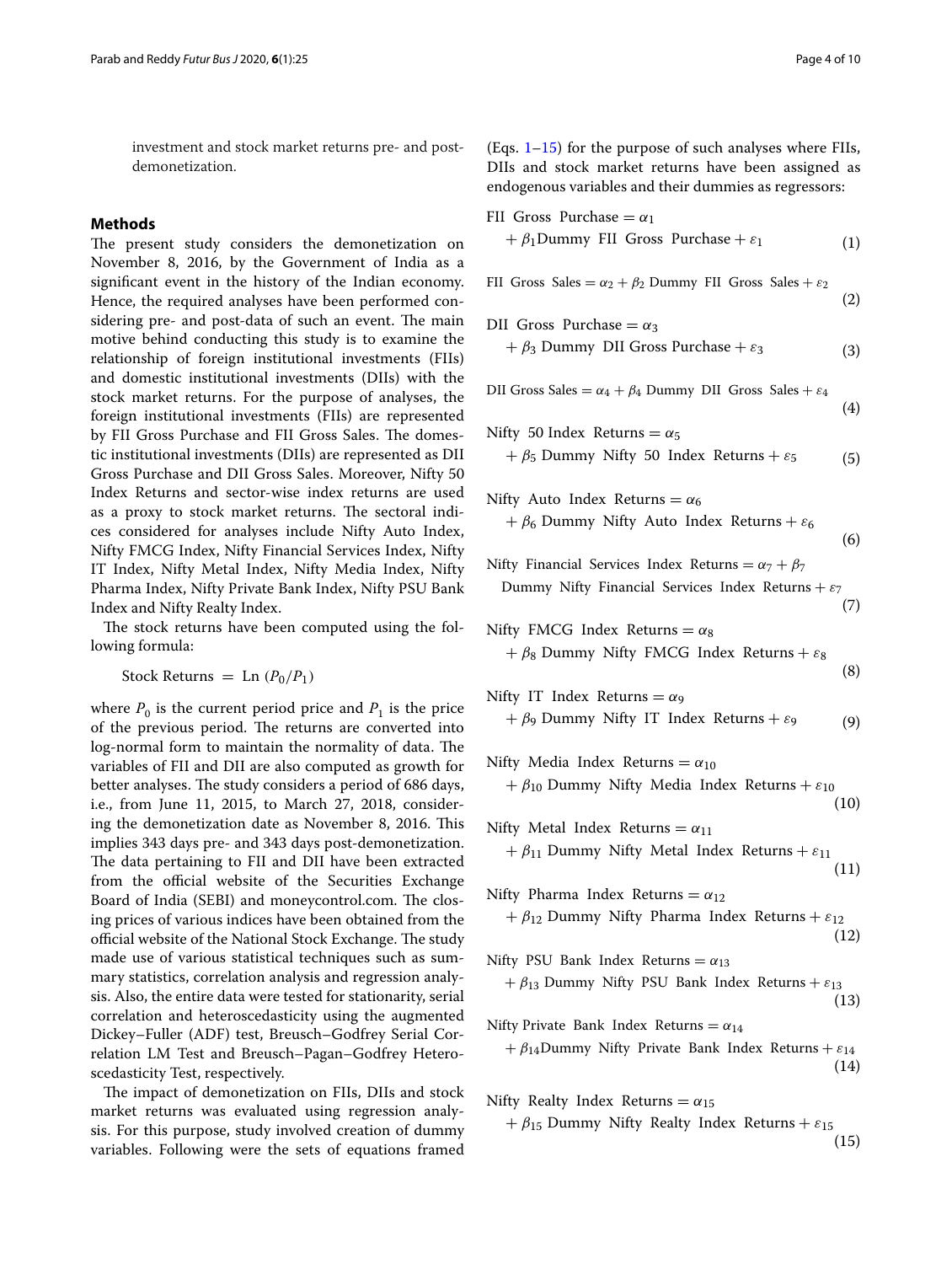where

- FII Gross Purchase, FII Gross Sales, DII Gross Purchase, DII Gross Sales, Nifty 50 Index Returns, Nifty Auto Index Returns, Nifty Financial Services Index Returns, Nifty FMCG Index Returns, Nifty IT Index Returns, Nifty Media Index Returns, Nifty Metal Index Returns, Nifty Pharma Index Returns, Nifty PSU Bank Index Returns, Nifty Private Bank Index Returns and Nifty Realty Index Returns are represented as Dependent Variables.
- $\alpha_1$ ,  $\alpha_2$ ,  $\alpha_3$ ,  $\alpha_4$ ,  $\alpha_5$ ,  $\alpha_6$ ,  $\alpha_7$ ,  $\alpha_8$ ,  $\alpha_9$ ,  $\alpha_{10}$ ,  $\alpha_{11}$ ,  $\alpha_{12}$ ,  $\alpha_{13}$ ,  $\alpha_{14}$  and  $\alpha_{15}$  are intercept terms.
- *β*1, *β*2, *β*3, *β*4, *β*5, *β*6, *β*7, *β*8, *β*9, *β*10, *β*11, *β*12, *β*13, *β*14 and  $\beta_{15}$  are slope coefficients.
- Dummy FII Gross Purchase, Dummy FII Gross Sales, Dummy DII Gross Purchase, Dummy DII Gross Sales, Dummy Nifty 50 Index Returns, Dummy Nifty Auto Index Returns, Dummy Nifty Financial Services Index Returns, Dummy Nifty FMCG Index Returns, Dummy Nifty IT Index Returns, Dummy Nifty Media Index Returns, Dummy Nifty Metal Index Returns, Dummy Nifty Pharma Index Returns, Dummy Nifty PSU Bank Index Returns, Dummy Nifty Private Bank Index Returns and Dummy Nifty Realty Index Returns are represented as Independent Variables.
- $\varepsilon_1$ ,  $\varepsilon_2$ ,  $\varepsilon_3$ ,  $\varepsilon_4$ ,  $\varepsilon_5$ ,  $\varepsilon_6$ ,  $\varepsilon_7$ ,  $\varepsilon_8$ ,  $\varepsilon_9$ ,  $\varepsilon_{10}$ ,  $\varepsilon_{11}$ ,  $\varepsilon_{12}$ ,  $\varepsilon_{13}$ ,  $\varepsilon_{14}$  and  $\varepsilon_{15}$  are errors terms which are assumed to be 0.

The study used pre-dummy variables, as well as postdummy variables and ordinary least square (OLS) method, which have been utilized for regression analysis. The required statistical and econometric analyses have been performed using econometric software E-views and sorted using Microsoft Excel.

The necessary hypotheses framed to boost the regression analyses were as follows:

**Hypothesis 1** H0: There exists no significant impact of demonetization on FII Gross Purchase.

**Hypothesis 2** H0: There exists no significant impact of demonetization on FII Gross Sales.

Hypothesis 3 H0: There exists no significant impact of demonetization on DII Gross Purchase.

**Hypothesis 4** H0: There exists no significant impact of demonetization on DII Gross Sales.

**Hypothesis 5** H0: There exists no significant impact of demonetization on Nifty 50 Index Returns.

Hypothesis 6 H0: There exists no significant impact of demonetization on Nifty Auto Index Returns.

**Hypothesis 7** H0: There exists no significant impact of demonetization on Nifty Financial Services Index Returns.

**Hypothesis 8** H0: There exists no significant impact of demonetization on Nifty FMCG Index Returns.

Hypothesis 9 H0: There exists no significant impact of demonetization on Nifty IT Index Returns.

**Hypothesis 10** H0: There exists no significant impact of demonetization on Nifty Media Index Returns.

Hypothesis 11 H0: There exists no significant impact of demonetization on Nifty Metal Index Returns.

Hypothesis 12 H0: There exists no significant impact of demonetization on Nifty Pharma Index Returns.

Hypothesis 13 H0: There exists no significant impact of demonetization on Nifty PSU Bank Index Returns.

**Hypothesis 14** H0: There exists no significant impact of demonetization on Nifty Private Bank Index Returns.

**Hypothesis 15** H0: There exists no significant impact of demonetization on Nifty Realty Index Returns.

The hypotheses framed for the purpose of the augmented Dickey–Fuller test were as follows:

Hypothesis 1 H0: The data pertaining to FII Gross Purchase have a Unit Root.

**Hypothesis 2** H0: The data pertaining to FII Gross Sales have a Unit Root.

Hypothesis 3 H0: The data pertaining to DII Gross Purchase have a Unit Root.

Hypothesis 4 H0: The data pertaining to DII Gross Sales have a Unit Root.

**Hypothesis 5** H0: The data pertaining to Nifty 50 Index Returns have a Unit Root.

Hypothesis 5 H0: The data pertaining to Nifty Auto Index Returns have a Unit Root.

**Hypothesis 5** H0: The data pertaining to Nifty Financial Services Index Returns have a Unit Root. Hypothesis 5 H0: The data pertaining to Nifty FMCG Index Returns have a Unit Root.

Hypothesis 5 H0: The data pertaining to Nifty IT Index Returns have a Unit Root.

Hypothesis 5 H0: The data pertaining to Nifty Media Index Returns have a Unit Root.

Hypothesis 5 H0: The data pertaining to Nifty Metal Index Returns have a Unit Root.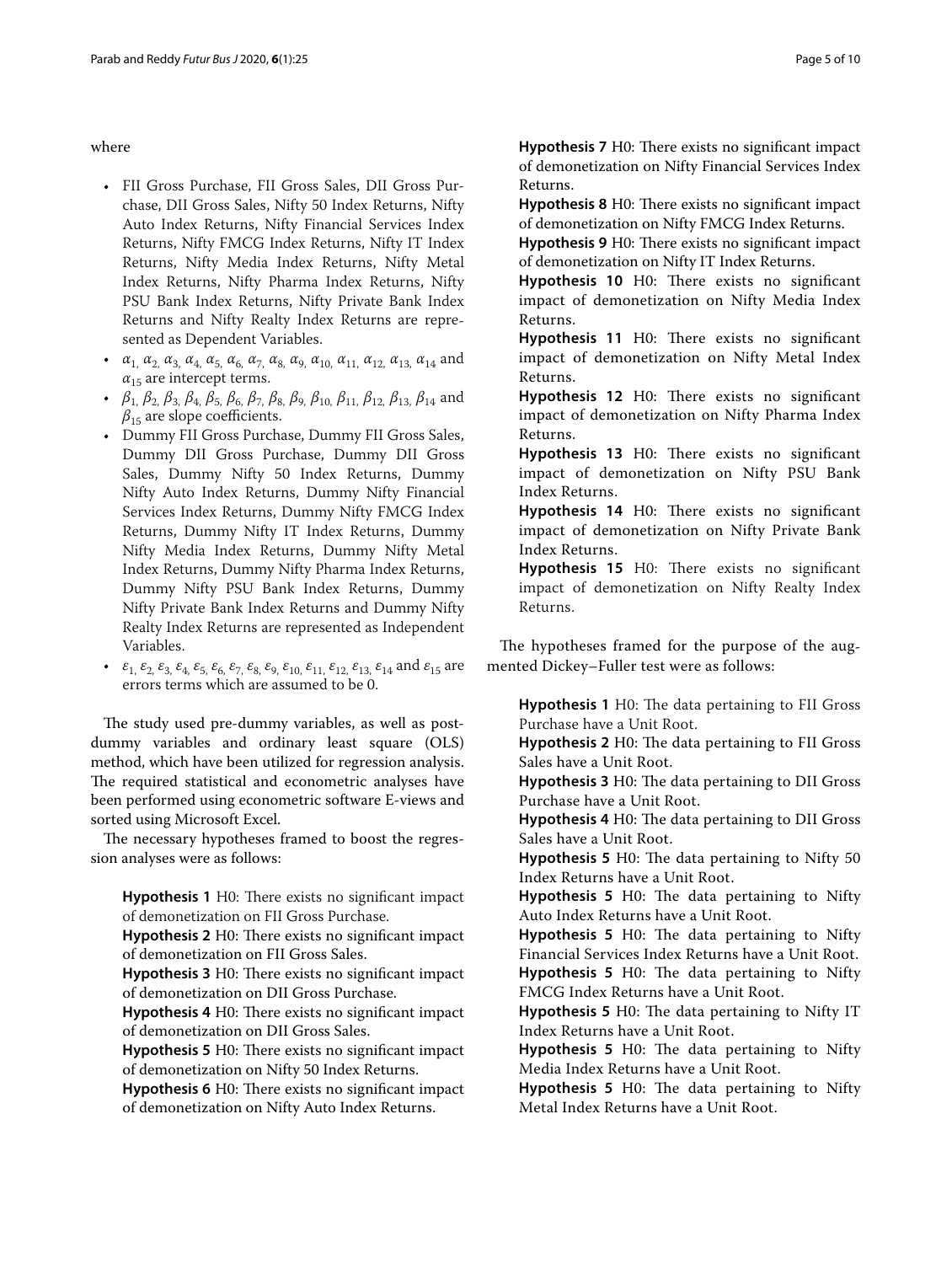**Hypothesis 5** H0: The data pertaining to Nifty Pharma Index Returns have a Unit Root.

**Hypothesis 5** H0: The data pertaining to Nifty PSU Bank Index Returns have a Unit Root.

**Hypothesis 5** H0: The data pertaining to Nifty Private Bank Index Returns have a Unit Root.

**Hypothesis 5** H0: The data pertaining to Nifty Realty Index Returns have a Unit Root.

# **Results and discussion**

## **Summary statistics**

The summary statistics results are presented to understand the nature of data. The study used mean which is a performance measure, SD which signifes variations, skewness which indicates symmetry of data and kurtosis which refect fatness of data. Table [1](#page-5-0) shows that post-demonetization the average growth in FII Gross Purchase, FII Gross Sales and DII Gross Purchase has considerably increased. However, average growth in DII Gross Sales has shown a marginal decline. The study also observed the Nifty Media Index generating the highest average returns and Nifty IT Index generating lowest average returns before demonetization. But the average returns of the Nifty Realty Index were found to be maximum and Nifty Pharma Index to be minimum post-demonetization. These returns are based on averages computed considering 343 days prior and

post-demonetization. Hence, it is not feasible yet to conclude the impact of demonetization. As such, the above summary statistics results are important to understand the nature of data before proceeding further analysis.

### **Augmented Dickey–Fuller test**

Table [2](#page-6-0) indicates the results of stationarity using the augmented Dickey–Fuller test. The present study tests the existence of unit root in the case of FII Gross Purchase, FII Gross Sales, DII Gross Purchase and DII Gross Sales. Also, the presence of unit root is tested in case of Nifty 50 Index Returns, Nifty Auto Index Returns, Nifty Fin Services Index Returns, Nifty FMCG Index Returns, Nifty IT Index Returns, Nifty Media Index Returns, Nifty Metal Index Returns, Nifty Pharma Index Returns, Nifty PSU Bank Index Returns, Nifty Private Bank Index Returns and Nifty Realty Index Returns. The results reveal the rejection of the null hypothesis at 1% level of signifcance for FIIs, DIIs and stock market returns. Hence, the data selected for the purpose of the study are stationary and thus considered to be suitable in the context of the current study.

#### **Correlation analysis**

The results highlighting the dynamic relationship of FIIs and DIIs with stock market returns are presented in Table [3](#page-7-0). The results indicate a negative relationship of FII Gross Purchase, FII Gross Sales, DII Gross Purchase

| <b>Variables</b> | Pre-demonetization |          |           |             | Post-demonetization |       |           |             |
|------------------|--------------------|----------|-----------|-------------|---------------------|-------|-----------|-------------|
|                  | x                  | $\sigma$ | $\beta_1$ | $\beta_{2}$ | $\bar{\mathbf{x}}$  | σ     | $\beta_1$ | $\beta_{2}$ |
| LFIIGP           | 0.03               | 64.31    | 0.18      | 38.99       | 0.15                | 62.85 | 0.33      | 47.67       |
| <b>LFIIGS</b>    | $-0.02$            | 56.45    | 0.17      | 20.50       | 0.10                | 55.08 | 0.05      | 33.04       |
| <b>LDIIGP</b>    | 0.06               | 57.82    | $-0.59$   | 37.23       | 0.25                | 44.57 | $-0.61$   | 56.42       |
| <b>LDIIGS</b>    | 0.18               | 58.57    | 0.00      | 44.73       | 0.14                | 61.35 | $-0.22$   | 88.02       |
| <b>LNIR</b>      | 0.01               | 1.00     | $-0.55$   | 7.48        | 0.05                | 0.68  | $-0.41$   | 4.21        |
| <b>LNAIR</b>     | 0.06               | 1.34     | $-0.10$   | 7.92        | 0.02                | 1.02  | $-0.74$   | 6.96        |
| <b>LNFSIR</b>    | 0.03               | 1.26     | $-0.34$   | 5.69        | 0.07                | 0.85  | $-0.08$   | 4.20        |
| LNFMCGIR         | 0.04               | 1.06     | $-0.01$   | 5.47        | 0.05                | 1.01  | $-0.62$   | 10.46       |
| LNITIR           | $-0.04$            | 1.08     | $-0.23$   | 4.74        | 0.07                | 0.96  | 0.15      | 5.46        |
| <b>LNMEDIR</b>   | 0.09               | 1.53     | $-0.38$   | 6.23        | 0.05                | 1.16  | $-0.33$   | 4.47        |
| LNMETIR          | 0.05               | 1.81     | $-0.05$   | 5.58        | 0.08                | 1.46  | 0.04      | 4.05        |
| LNPHIR           | $-0.02$            | 1.26     | $-1.05$   | 7.73        | $-0.07$             | 1.21  | 0.03      | 3.83        |
| <b>LNPSUBIR</b>  | $-0.02$            | 2.24     | 0.12      | 5.18        | $-0.01$             | 2.24  | 4.52      | 54.63       |
| <b>LNPVTBIR</b>  | 0.04               | 1.32     | $-0.27$   | 5.69        | 0.07                | 0.88  | $-0.17$   | 4.23        |
| LNRIR            | 0.03               | 2.05     | $-0.44$   | 7.35        | 0.12                | 1.84  | $-1.14$   | 10.20       |

<span id="page-5-0"></span>**Table 1 Summary statistics result of FIIs, DIIs and stock market returns.** *Source***: Author's compilation**

 $\bar{x}$ ,  $\sigma$ ,  $\beta$ <sub>1</sub> and  $\beta$ <sub>2</sub> represent mean, SD, skewness and kurtosis, respectively

*LFIIGP* FII Gross Purchase, *LFIIGS* FII Gross Sales, *LDIIGP* DII Gross Purchase, *LDIIGS* DII Gross Sales, *LNIR* Nifty 50 Index Returns, *LNAIR* Nifty Auto Index Returns, *LNFSIR* Nifty Financial Services Index Returns, *LNFMCGIR* Nifty FMCG Index Returns, *LNITIR* Nifty IT Index Returns, *LNMEDIR* Nifty Media Index Returns, *LNMETIR* Nifty Metal Index Returns, *LNPHIR* Nifty Pharma Index Returns, *LNPSUBIR* Nifty PSU Bank Index Returns, *LNPVTBIR* Nifty Private Bank Index Returns, *LNRIR* Nifty Realty Index Returns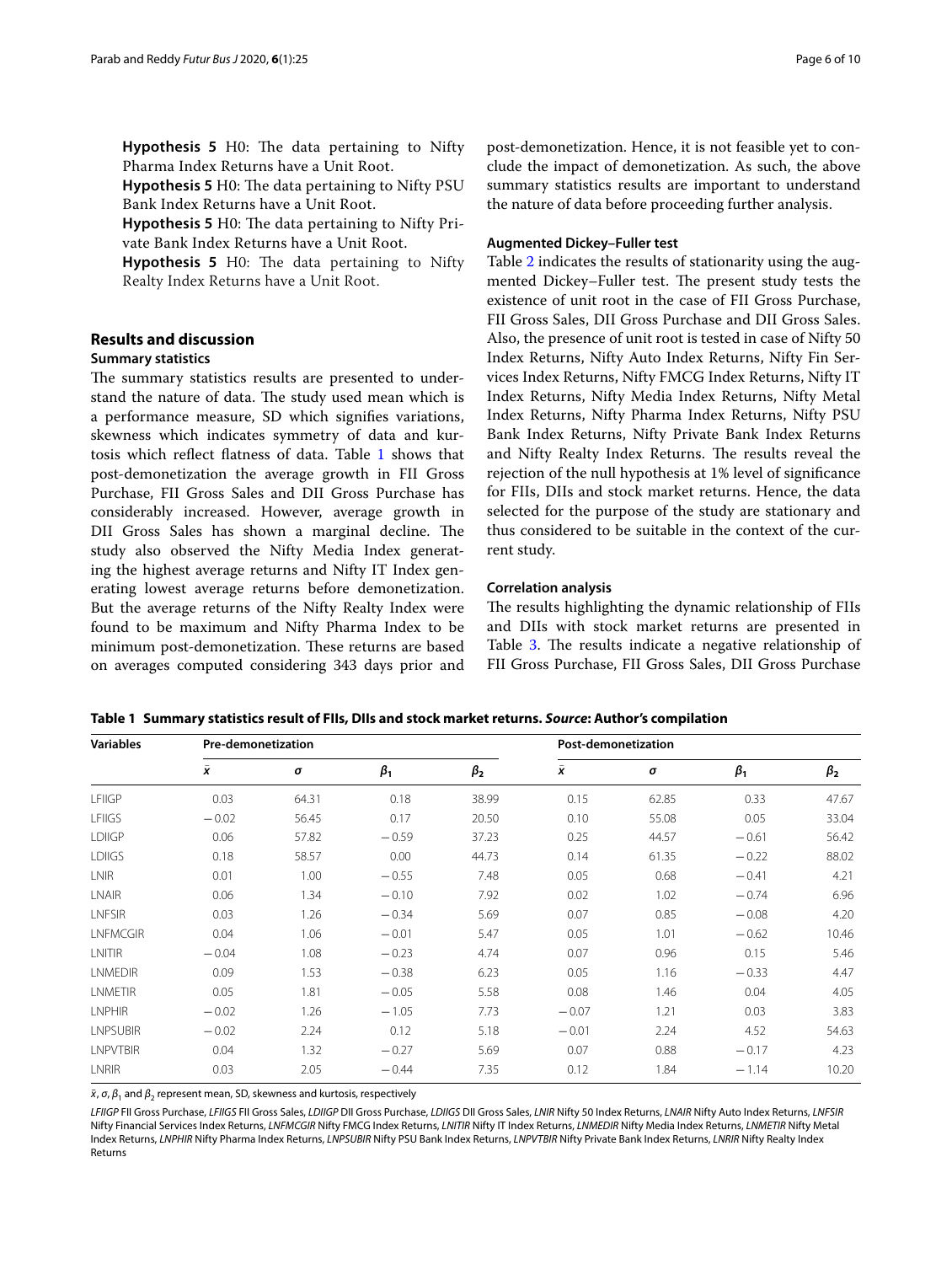<span id="page-6-0"></span>**Table 2 Results of stationarity for FIIs, DIIs and stock market returns.** *Source***: Author's compilation**

| <b>Variables</b> | t statistic | p value      |
|------------------|-------------|--------------|
| <b>LFIIGP</b>    | $-19.72$    | $0.0001***$  |
| <b>I FIIGS</b>   | $-19.16$    | $0.0001$ *** |
| <b>LDIIGP</b>    | $-19.23$    | $0.0000$ *** |
| <b>LDIIGS</b>    | $-19.48$    | $0.0000$ *** |
| I NIR            | $-24.72$    | $0.0000$ *** |
| <b>INAIR</b>     | $-25.25$    | $0.0000$ *** |
| <b>INESIR</b>    | $-24.49$    | $0.0000$ *** |
| <b>INFMCGIR</b>  | $-25.24$    | $0.0000$ *** |
| <b>INITIR</b>    | $-25.48$    | $0.0000$ *** |
| <b>I NMFDIR</b>  | $-25.42$    | $0.0000$ *** |
| <b>I NMFTIR</b>  | $-25.10$    | $0.0000$ *** |
| <b>I NPHIR</b>   | $-24.44$    | $0.0000$ *** |
| <b>LNPSUBIR</b>  | $-25.09$    | $0.0000$ *** |
| <b>I NPVTBIR</b> | $-24.96$    | $0.0000$ *** |
| LNRIR            | $-25.57$    | $0.0000$ *** |

\*\*\*1% level of significance. Critical values for augmented Dickey–Fuller test statistic: 1% level=−2.57, 5% level=−1.94 and 10% level −1.62

*LFIIGP* FII Gross Purchase, *LFIIGS* FII Gross Sales, *LDIIGP* DII Gross Purchase, *LDIIGS* DII Gross Sales, *LNIR* Nifty 50 Index Returns, *LNAIR* Nifty Auto Index Returns, *LNFSIR* Nifty Financial Services Index Returns, *LNFMCGIR* Nifty FMCG Index Returns, *LNITIR* Nifty IT Index Returns, *LNMEDIR* Nifty Media Index Returns, *LNMETIR* Nifty Metal Index Returns, *LNPHIR* Nifty Pharma Index Returns, *LNPSUBIR* Nifty PSU Bank Index Returns, *LNPVTBIR* Nifty Private Bank Index Returns, *LNRIR* Nifty Realty Index Returns

and DII Gross Sales with Nifty 50 Index Returns prior to demonetization. However, such a relationship was noticed to be a positive post-demonetization. Similar results were obtained in the case of the Nifty IT Index, Nifty PSU Bank Index and Nifty Private Bank Index. The relationship of FIIs and DIIs with stock market returns was found to be negative and did not change signifcantly post-demonetization in the case of Nifty FMCG Index, Nifty Media Index, Nifty Pharma Index and Nifty Realty Index.

#### **Regression analysis**

Table [4](#page-8-0) indicates the results showing the impact of demonetization on FIIs, DIIs and stock market returns. The present study did not evidence a significant impact of demonetization on FII Gross Purchase, FII Gross Sales, DII Gross Purchase and DII Gross Sales. However, a signifcant impact was noticed in the case of the Nifty 50 Index and various sectoral indices post-demonetization. In the case of Nifty 50 Index Returns, the impact was found to be negative and signifcant at 1% level. Also, in the case of sectoral indices, the impact of demonetization was revealed to be signifcantly negative. Such an impact was severe in the case of the Nifty Reality Index. The decision of demonetization was a surprise for the

entire nation including stock market participants. The major stock indices saw the reactions in the form of selloffs. The stock market witnessed a correction that prolonged for a couple of months. The major sector which got afected because of demonetization is realty sector as per the fndings of the present study.

#### **Model diagnosis**

The present study used the Breusch–Godfrey Serial Correlation LM Test to examine the presence of serial correlation and Breusch–Pagan–Godfrey Heteroscedasticity Test to check the presence of heteroscedasticity in the data, and the results are presented in Table [5.](#page-8-1) The results reveal the presence of serial correlation in the case of FII Gross Purchase, FII Gross Sales, DII Gross Purchase and DII Gross Sales pre- and post-demonetization. However, no serial correlation was noticed in the case of stock market returns except for the Nifty FMCG Index. In Table [4](#page-8-0), the study found the impact of demonetization on stock market returns, but did not evidence any such impact on FIIs and DIIs. This may be due to the presence of serial correlation in the data pertaining to FIIs and DIIs. The Breusch–Pagan–Godfrey Heteroscedasticity Test reveals minor evidence of heteroscedasticity in the case of the Nifty Auto Index, Nifty IT Index, Nifty Media Index, Nifty Metal Index, Nifty Private Bank Index and Nifty Realty Index post-demonetization and in case of DII Gross Sales and Nifty Pharma Index prior to demonetization. However, Nifty 50 Index returns were found to be homoscedastic which is favorable in the context of present study.

## **Conclusion**

The Indian economy witnessed demonetization on November 8, 2016, where the Government of India demonetized its two highest currency notes in the denomination of Rs. 500 and Rs. 1000. The decision was a surprise for the entire nation including stock market participants. The present study aimed to evaluate the relationship between foreign institutional investment, domestic institutional investment and stock market returns pre- and post-demonetization and also to examine the impact of demonetization on foreign institutional investment, domestic institutional investment and stock market returns. The study made use of various statistical and econometric techniques such as summary statistics, correlation analysis, regression analysis and augmented Dickey–Fuller (ADF) test. The results indicated a negative relationship of FIIs and DIIs with Nifty 50 Index Returns prior to demonetization; however, such a relationship was noticed to be positive post-demonetization. The present study did not evidence a significant impact of demonetization on FIIs and DIIs, but a signifcant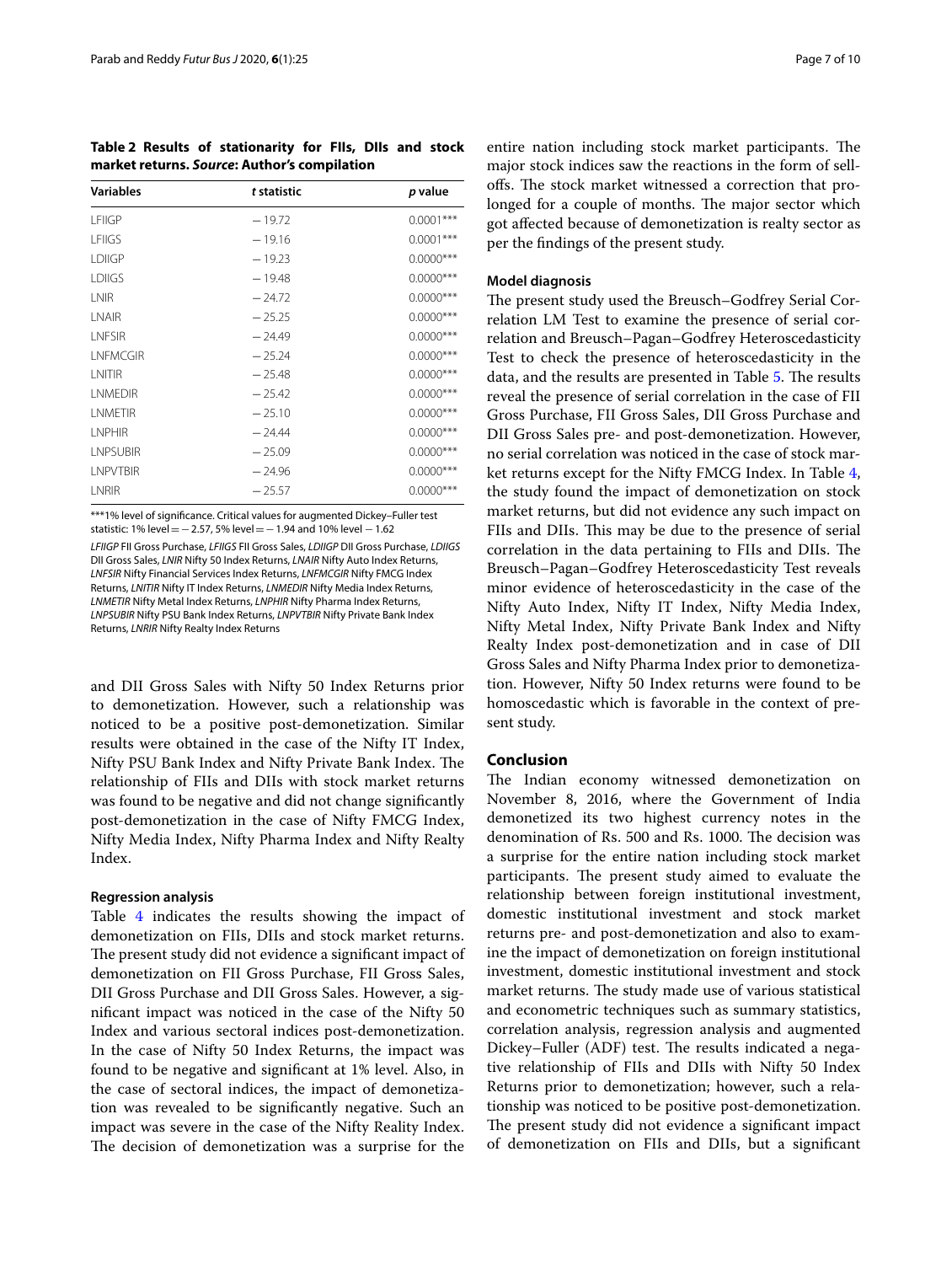|                   | Pre-demonetization |               |               |               | Post-demonetization |               |               |               |
|-------------------|--------------------|---------------|---------------|---------------|---------------------|---------------|---------------|---------------|
|                   | <b>LFIIGP</b>      | <b>LFIIGS</b> | <b>LDIIGP</b> | <b>LDIIGS</b> | <b>LFIIGP</b>       | <b>LFIIGS</b> | <b>LDIIGP</b> | <b>LDIIGS</b> |
| LNIR              |                    |               |               |               |                     |               |               |               |
| Correlation       | $-0.015$           | $-0.132$      | $-0.082$      | $-0.032$      | 0.048               | 0.009         | 0.06          | 0.002         |
| Sig. (two-tailed) | 0.778              | $0.014**$     | 0.126         | 0.546         | 0.374               | 0.858         | 0.265         | 0.97          |
| LNAIR             |                    |               |               |               |                     |               |               |               |
| Correlation       | 0.003              | $-0.096$      | $-0.072$      | $-0.032$      | 0.006               | $-0.026$      | $-0.024$      | $-0.068$      |
| Sig. (two-tailed) | 0.954              | $0.074*$      | 0.179         | 0.547         | 0.919               | 0.635         | 0.653         | 0.208         |
| LNFSIR            |                    |               |               |               |                     |               |               |               |
| Correlation       | 0.008              | $-0.097$      | $-0.058$      | $-0.024$      | 0.077               | 0.042         | 0.103         | 0.037         |
| Sig. (two-tailed) | 0.888              | $0.072*$      | 0.282         | 0.657         | 0.157               | 0.44          | $0.057*$      | 0.493         |
| <b>LNFMCGIR</b>   |                    |               |               |               |                     |               |               |               |
| Correlation       | $-0.021$           | $-0.107$      | $-0.079$      | 0.002         | $-0.013$            | $-0.04$       | $-0.011$      | $-0.041$      |
| Sig. (two-tailed) | 0.704              | $0.049**$     | 0.146         | 0.974         | 0.809               | 0.464         | 0.835         | 0.45          |
| LNITIR            |                    |               |               |               |                     |               |               |               |
| Correlation       | $-0.042$           | $-0.118$      | $-0.084$      | $-0.036$      | 0.072               | 0.052         | 0.018         | 0.008         |
| Sig.(two-tailed)  | 0.443              | $0.029**$     | 0.122         | 0.502         | 0.187               | 0.335         | 0.744         | 0.881         |
| <b>LNMEDIR</b>    |                    |               |               |               |                     |               |               |               |
| Correlation       | $-0.095$           | $-0.185$      | $-0.15$       | $-0.098$      | $-0.028$            | $-0.036$      | $-0.029$      | $-0.073$      |
| Sig. (two-tailed) | $0.079*$           | $0.001***$    | $0.005***$    | $0.070*$      | 0.606               | 0.505         | 0.592         | 0.18          |
| <b>LNMETIR</b>    |                    |               |               |               |                     |               |               |               |
| Correlation       | 0.001              | $-0.078$      | $-0.058$      | $-0.033$      | $-0.016$            | $-0.032$      | 0.014         | $-0.056$      |
| Sig. (two-tailed) | 0.988              | 0.151         | 0.285         | 0.546         | 0.771               | 0.554         | 0.791         | 0.299         |
| <b>LNPHIR</b>     |                    |               |               |               |                     |               |               |               |
| Correlation       | $-0.074$           | $-0.142$      | $-0.137$      | $-0.073$      | $-0.072$            | $-0.126$      | $-0.069$      | $-0.09$       |
| Sig. (two-tailed) | 0.174              | $0.009***$    | $0.011***$    | 0.179         | 0.187               | $0.020**$     | 0.2           | $0.096*$      |
| <b>LNPSUBIR</b>   |                    |               |               |               |                     |               |               |               |
| Correlation       | $-0.039$           | $-0.097$      | $-0.055$      | $-0.071$      | 0.081               | 0.054         | 0.124         | 0.054         |
| Sig. (two-tailed) | 0.476              | $0.072*$      | 0.309         | 0.187         | 0.134               | 0.318         | $0.021***$    | 0.321         |
| <b>LNPVTBIR</b>   |                    |               |               |               |                     |               |               |               |
| Correlation       | $-0.006$           | $-0.104$      | $-0.068$      | $-0.049$      | 0.082               | 0.063         | 0.108         | 0.047         |
| Sig. (two-tailed) | 0.906              | $0.055*$      | 0.208         | 0.365         | 0.129               | 0.247         | $0.046**$     | 0.389         |
| LNRIR             |                    |               |               |               |                     |               |               |               |
| Correlation       | $-0.068$           | $-0.133$      | $-0.152$      | $-0.104$      | $-0.024$            | $-0.053$      | $-0.049$      | $-0.04$       |
| Sig. (two-tailed) | 0.209              | $0.014***$    | $0.005***$    | $0.055*$      | 0.657               | 0.328         | 0.37          | 0.46          |

### <span id="page-7-0"></span>**Table 3 Analysis showing relationship of FIIs and DIIs with stock market returns.** *Source***: Author's compilation**

\*10% level of signifcance, \*\*5% level of signifcance, \*\*\*1% level of signifcance

*LFIIGP* FII Gross Purchase, *LFIIGS* FII Gross Sales, *LDIIGP* DII Gross Purchase, *LDIIGS* DII Gross Sales, *LNIR* Nifty 50 Index Returns, *LNAIR* Nifty Auto Index Returns, *LNFSIR* Nifty Financial Services Index Returns, *LNFMCGIR* Nifty FMCG Index Returns, *LNITIR* Nifty IT Index Returns, *LNMEDIR* Nifty Media Index Returns, *LNMETIR* Nifty Metal Index Returns, *LNPHIR* Nifty Pharma Index Returns, *LNPSUBIR* Nifty PSU Bank Index Returns, *LNPVTBIR* Nifty Private Bank Index Returns, *LNRIR* Nifty Realty Index Returns

negative impact was noticed in the case of the Nifty 50 Index and various sectoral indices post-demonetization. The study found the Nifty Realty sector to be severely afected because of demonetization.

The present study is also bound with certain limitations. As the period of study is limited and the demonetization decision of the Government of India is of very recent, more clear evidence regarding the relationship and impact of demonetization on FIIs, DIIs and stock

market returns will be available in the near future. There exists a scope for further research. The period of the study can be enhanced in the near future to provide a wide outlook to examine the relationship and impact of demonetization on FIIs, DIIs and stock market returns. Also, stock returns volatility can be investigated postdemonetization using models like EGARCH, GARCH and so on. The present study will help the government in understanding the impact of demonetization on FIIs and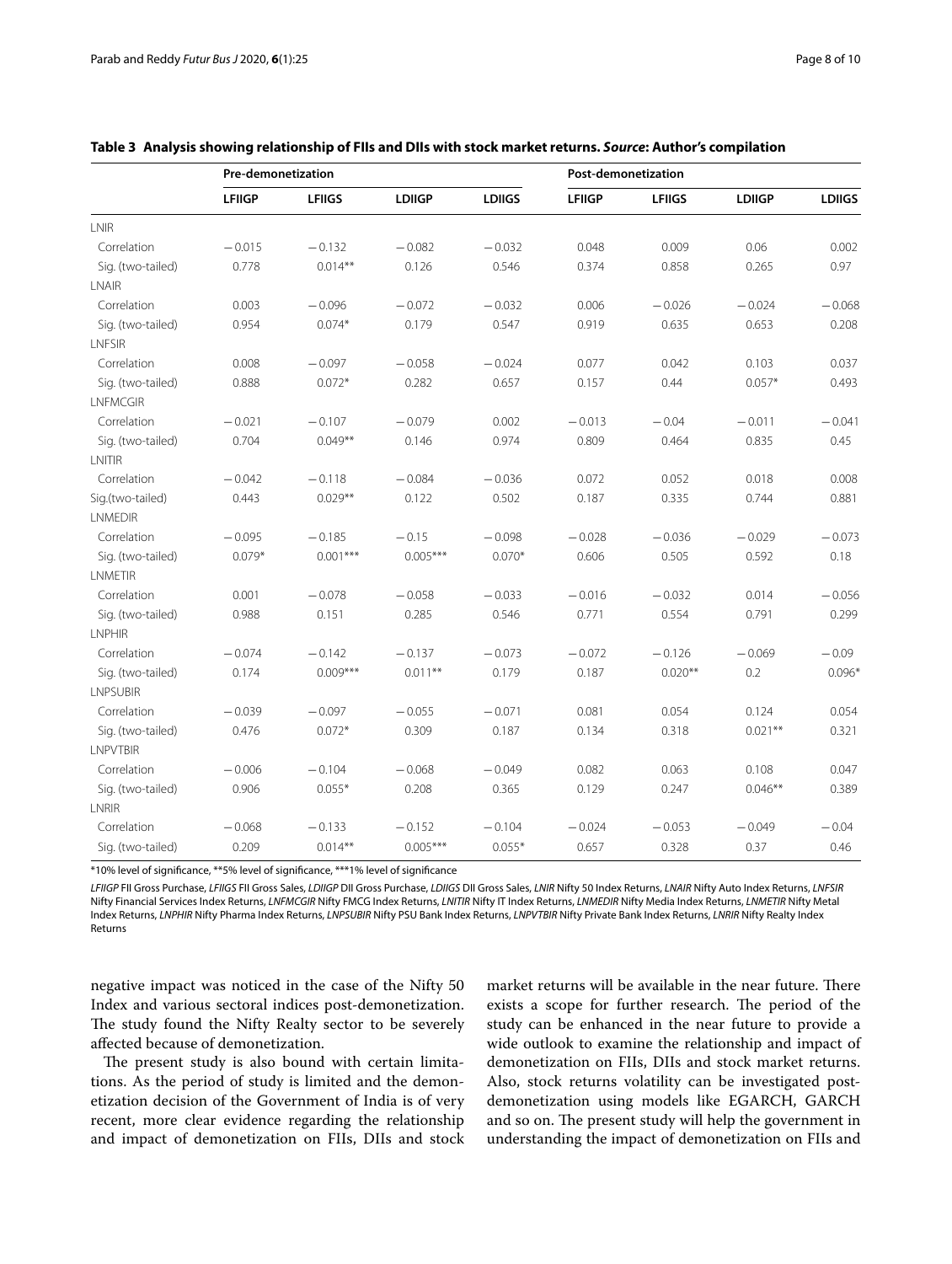| <b>Variables</b> | Pre-demonetization |           |             |           | Post-demonetization |           |             |           |
|------------------|--------------------|-----------|-------------|-----------|---------------------|-----------|-------------|-----------|
|                  | Coefficient        | <b>SE</b> | t statistic | p value   | Coefficient         | <b>SE</b> | t statistic | p value   |
| <b>LFIIGP</b>    | $-6.22$            | 28.54     | $-0.22$     | 0.83      | 14.19               | 28.53     | 0.5         | 0.62      |
| <b>LFIIGS</b>    | $-7.17$            | 25.03     | $-0.29$     | 0.77      | 19.49               | 25.02     | 0.78        | 0.44      |
| <b>LDIIGP</b>    | 0.94               | 23.17     | 0.04        | 0.97      | 14.58               | 23.16     | 0.63        | 0.53      |
| <b>LDIIGS</b>    | 0.06               | 26.92     | 0           | 0.99      | 4.11                | 26.92     | 0.15        | 0.88      |
| <b>LNIR</b>      | $-0.23$            | 0.38      | $-0.59$     | 0.55      | $-1.08$             | 0.38      | $-2.83$     | $0.00***$ |
| <b>LNAIR</b>     | $-0.09$            | 0.53      | $-0.18$     | 0.86      | $-2.51$             | 0.53      | $-4.77$     | $0.00***$ |
| <b>LNFSIR</b>    | $-0.17$            | 0.48      | $-0.36$     | 0.72      | $-0.94$             | 0.48      | $-1.95$     | $0.05*$   |
| <b>LNFMCGIR</b>  | 0.45               | 0.46      | 0.97        | 0.33      | $-1.75$             | 0.46      | $-3.82$     | $0.00***$ |
| LNITIR           | 0.02               | 0.46      | 0.05        | 0.96      | $-0.77$             | 0.46      | $-1.67$     | $0.09*$   |
| <b>LNMEDIR</b>   | $-0.43$            | 0.61      | $-0.71$     | 0.48      | $-1.22$             | 0.61      | $-2$        | $0.05*$   |
| <b>LNMETIR</b>   | $-0.37$            | 0.74      | $-0.5$      | 0.62      | $-0.76$             | 0.74      | $-1.04$     | 0.3       |
| <b>LNPHIR</b>    | $-1.52$            | 0.55      | $-2.77$     | $0.01***$ | $-0.16$             | 0.55      | $-0.28$     | 0.78      |
| <b>LNPSUBIR</b>  | $-0.66$            | 1.01      | $-0.65$     | 0.51      | 1.89                |           | 1.88        | $0.06*$   |
| <b>LNPVTBIR</b>  | 0.09               | 0.5       | 0.17        | 0.86      | $-0.96$             | 0.5       | $-1.92$     | $0.06*$   |
| <b>LNRIR</b>     | $-1.15$            | 0.88      | $-1.31$     | 0.19      | $-4.63$             | 0.86      | $-5.39$     | $0.00***$ |

## <span id="page-8-0"></span>**Table 4 Analysis showing impact of demonetization on FIIs, DIIs and stock market returns.** *Source***: Author's compilation**

\*10% level of signifcance, \*\*5% level of signifcance, \*\*\*1% level of signifcance

*SE* standard error, *LFIIGP* FII Gross Purchase, *LFIIGS* FII Gross Sales, *LDIIGP* DII Gross Purchase, *LDIIGS* DII Gross Sales, *LNIR* Nifty 50 Index Returns, *LNAIR* Nifty Auto Index Returns, *LNFSIR* Nifty Financial Services Index Returns, *LNFMCGIR* Nifty FMCG Index Returns, *LNITIR* Nifty IT Index Returns, *LNMEDIR* Nifty Media Index Returns, *LNMETIR* Nifty Metal Index Returns, *LNPHIR* Nifty Pharma Index Returns, *LNPSUBIR* Nifty PSU Bank Index Returns, *LNPVTBIR* Nifty Private Bank Index Returns, *LNRIR* Nifty Realty Index Returns

| Variable        |                    |         | <b>Breusch-Godfrey Serial Correlation LM Test</b> |         | Breusch-Pagan-Godfrey Heteroscedasticity LM Test |         |                     |         |  |
|-----------------|--------------------|---------|---------------------------------------------------|---------|--------------------------------------------------|---------|---------------------|---------|--|
|                 | Pre-demonetization |         | Post-demonetization                               |         | Pre-demonetization                               |         | Post-demonetization |         |  |
|                 | F statistic        | p value | <b>F</b> statistic                                | p value | <b>F</b> statistic                               | p value | <b>F</b> statistic  | p value |  |
| LFIIGP          | 154.99             | 0.00    | 149.50                                            | 0.00    | 0.09                                             | 0.76    | 0.07                | 0.78    |  |
| <b>LFIIGS</b>   | 150.54             | 0.00    | 148.68                                            | 0.00    | 0.17                                             | 0.68    | 0.06                | 0.80    |  |
| <b>LDIIGP</b>   | 127.81             | 0.00    | 121.10                                            | 0.00    | 0.02                                             | 0.87    | 0.01                | 0.91    |  |
| <b>LDIIGS</b>   | 148.52             | 0.00    | 141.84                                            | 0.00    | 0.03                                             | 0.05    | 0.01                | 0.94    |  |
| <b>LNIR</b>     | 1.07               | 0.34    | 0.077                                             | 0.46    | 0.03                                             | 0.86    | 2.51                | 0.11    |  |
| LNAIR           | 0.58               | 0.56    | 0.56                                              | 0.57    | 0.02                                             | 0.89    | 7.43                | 0.01    |  |
| <b>LNFSIR</b>   | 1.43               | 0.23    | 1.27                                              | 0.28    | 0.12                                             | 0.73    | 2.71                | 0.10    |  |
| <b>LNFMCGIR</b> | 2.40               | 0.09    | 3.18                                              | 0.04    | 0.02                                             | 0.88    | 0.74                | 0.39    |  |
| LNITIR          | 1.06               | 0.34    | 1.18                                              | 0.31    | 0.13                                             | 0.72    | 5.81                | 0.02    |  |
| <b>LNMEDIR</b>  | 0.26               | 0.77    | 0.26                                              | 0.77    | 0.44                                             | 0.51    | 10.86               | 0.00    |  |
| LNMETIR         | 0.56               | 0.57    | 0.57                                              | 0.57    | 0.06                                             | 0.80    | 19.61               | 0.00    |  |
| <b>I NPHIR</b>  | 1.29               | 0.27    | 1.61                                              | 0.20    | 4.70                                             | 0.03    | 0.14                | 0.70    |  |
| <b>LNPSUBIR</b> | 0.56               | 0.57    | 0.44                                              | 0.64    | 0.01                                             | 0.92    | 0.56                | 0.45    |  |
| LNPVTBIR        | 0.88               | 0.42    | 0.81                                              | 0.44    | 0.01                                             | 0.62    | 6.01                | 0.01    |  |
| LNRIR           | 0.77               | 0.46    | 1.20                                              | 0.30    | 0.25                                             | 0.83    | 20.40               | 0.00    |  |

## <span id="page-8-1"></span>**Table 5 Analysis showing testing for serial correlation and heteroscedasticity.** *Source***: Author's compilation**

*LFIIGP* FII Gross Purchase, *LFIIGS* FII Gross Sales, *LDIIGP* DII Gross Purchase, *LDIIGS* DII Gross Sales, *LNIR* Nifty 50 Index Returns, *LNAIR* Nifty Auto Index Returns, *LNFSIR* Nifty Financial Services Index Returns, *LNFMCGIR* Nifty FMCG Index Returns, *LNITIR* Nifty IT Index Returns, *LNMEDIR* Nifty Media Index Returns, *LNMETIR* Nifty Metal Index Returns, *LNPHIR* Nifty Pharma Index Returns, *LNPSUBIR* Nifty PSU Bank Index Returns, *LNPVTBIR* Nifty Private Bank Index Returns, *LNRIR* Nifty Realty Index Returns